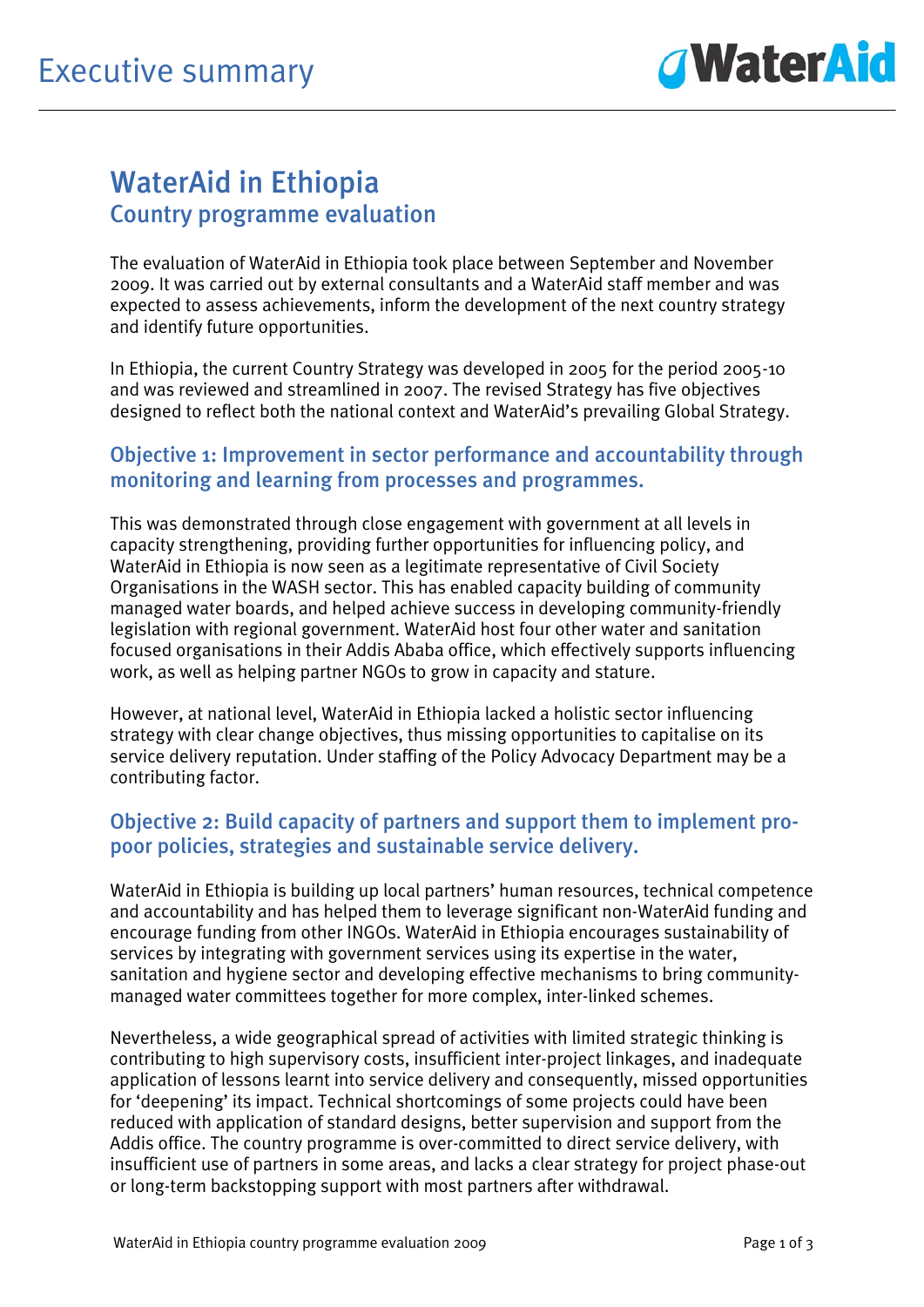## Objective 3: 'Encourage[s] innovative and adaptive approaches and technologies in WaterAid in Ethiopia and others programmes that can be taken to scale'.

WaterAid in Ethiopia's work on equity and inclusion, particularly the development of inclusive designs for water systems and latrines, is a recognised strength of the country programme. However, project locations are chosen according to water needs primarily and sanitation and hygiene are automatically integrated, but the latter merit separate attention with different skills and timeframes. Various interventions show limited technological innovation, with the adoption of approaches insufficiently analysed before implementation. Sanitation and hygiene are particularly affected by a lack of innovation, with reliance on Participatory Hygiene and Sanitation Transformation (PHAST) type approaches and insufficient critique and localisation of Community-Led Total Sanitation (CLTS) or social marketing.

## Objective 4: 'Develop further WaterAid in Ethiopia's own organisational capacity to support delivery of the Strategy'.

The evaluation showed that the new organisational structure has been successfully adopted with the development of supportive organisational policies. Provision has been made for making staff aware of policies that are in place through induction and training and budget allocated for staff development.

Administratively, the budget-holder system operated within WaterAid in Ethiopia is bringing heavy workloads, taking staff outside their skill sets, inhibiting project crosslinkage and leading to replication of report writing. There are also overlaps in staff roles, mainly in research and in partner financial monitoring. There may be opportunities for further rationalisation of staff numbers.

### Objective 5: Contribute to and guide regional and global forums and initiatives with quality evidence, case studies, research material and advocacy.

WaterAid in Ethiopia produces excellent learning publications grounded in solid research, some of which have contributed to WaterAid global policy (especially in equity and inclusion). However, research and communication work is weakened by the absence of a clear overall strategy and by insufficient collaboration with other research institutions.

## Recommendations

In response to the issues highlighted in this evaluation, WaterAid in Ethiopia should 'deepen rather than widen'; that is, do less but do it better. There is a need to focus both geographically and thematically, developing a stronger 'brand' with core competencies in selected areas. The scale of direct service delivery work by WaterAid in Ethiopia should be reduced in favour of implementation partnerships, limiting direct service delivery to innovation, demonstration and gap filling. More effort should by expended on influencing major sector players.